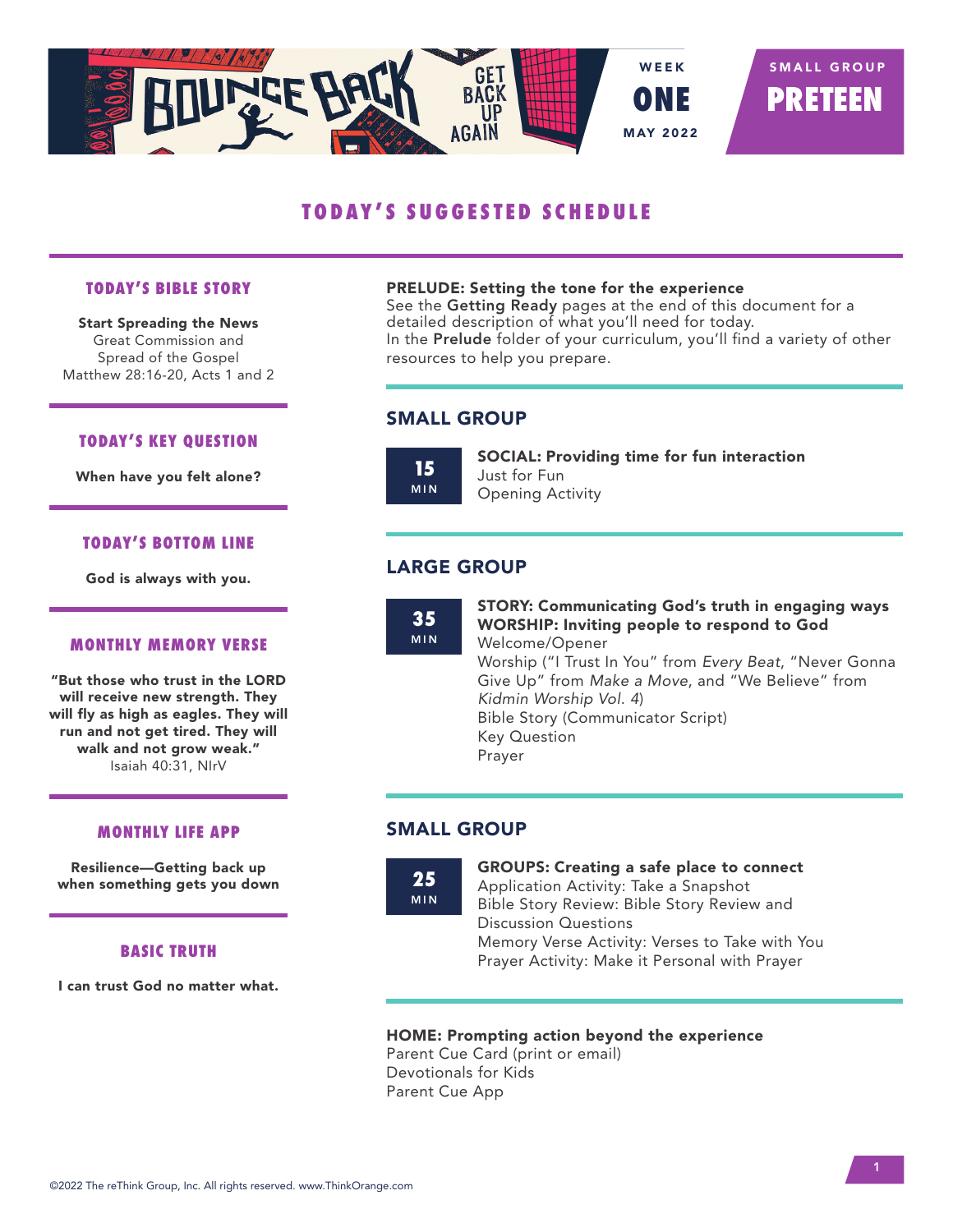

PROVIDING TIME FOR FUN INTERACTION 15 MINUTES

#### **MADE TO PLAY**

an activity that encourages learning through following guidelines and/or working as a group



*Before kids arrive, take some time to pray and thank God for the gift of the Holy Spirit and working in your life. Pray for guidance as you work to lead conversation with your kids about the Great Commission and the help of the Holy Spirit in your kids' lives.*

#### **TODAY'S BIBLE STORY**

Start Spreading the News Great Commission and Spread of the Gospel Matthew 28:16-20, Acts 1 and 2

#### **TODAY'S KEY QUESTION**

When have you felt alone?

#### **TODAY'S BOTTOM LINE**

God is always with you.

#### **MONTHLY MEMORY VERSE**

"But those who trust in the LORD will receive new strength. They will fly as high as eagles. They will run and not get tired. They will walk and not grow weak." Isaiah 40:31, NIrV

#### **MONTHLY LIFE APP**

Resilience—Getting back up when something gets you down

#### **BASIC TRUTH**

I can trust God no matter what.

# **1. JUST FOR FUN**

WHAT YOU NEED: Offering container, bouncy balls, beads

- Invite kids to put their offering in the offering container as they arrive.
- Give each kid 10 beads and a bouncy ball.
- Holding the beads in one hand, kids drop their beads onto a hard surface, e.g., a table or uncarpeted floor.
- Using only one hand, kids toss their ball into the air, pick up one bead, and catch their ball after it bounces only once.
- If their ball bounces more than once, kids must put the bead back where it was and try again.
- Once kids have successfully picked up all the beads, challenge them to repeat the activity picking up two beads at a time instead of one.
- After each round, continue to challenge kids to increase the number of beads they pick up in a single bounce of their ball.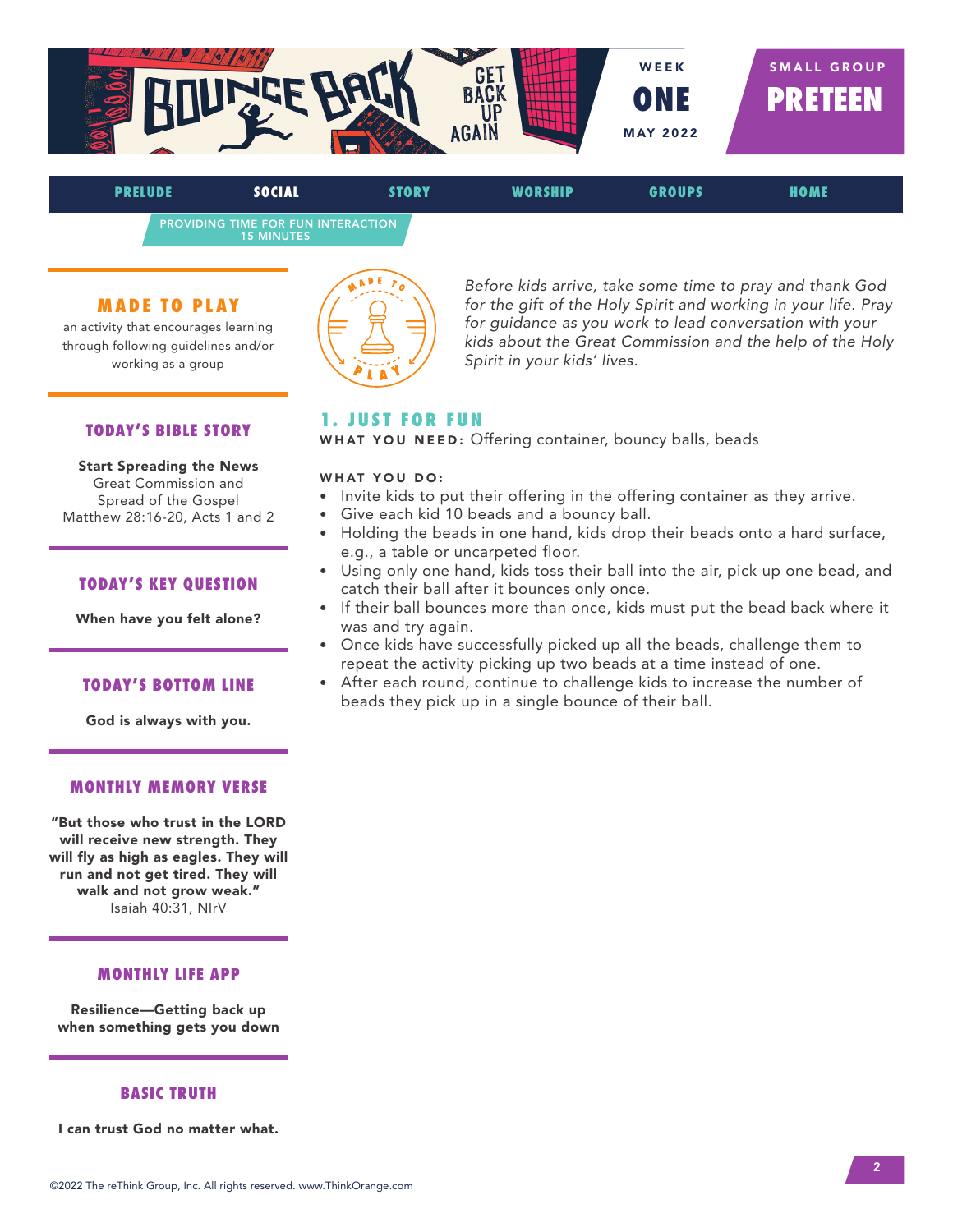

PROVIDING TIME FOR FUN INTERACTION 15 MINUTES

#### **MADE TO MOVE**

an activity that increases the oxygen in the brain and taps into the energy in the body

#### **TODAY'S BIBLE STORY**

Start Spreading the News Great Commission and Spread of the Gospel Matthew 28:16-20, Acts 1 and 2

#### **TODAY'S KEY QUESTION**

When have you felt alone?

#### **TODAY'S BOTTOM LINE**

God is always with you.

#### **MONTHLY MEMORY VERSE**

"But those who trust in the LORD will receive new strength. They will fly as high as eagles. They will run and not get tired. They will walk and not grow weak." Isaiah 40:31, NIrV

#### **MONTHLY LIFE APP**

Resilience—Getting back up when something gets you down

#### **BASIC TRUTH**

I can trust God no matter what.



#### **2. OPENING ACTIVITY**

WHAT YOU NEED: Bouncy balls

#### WHAT YOU DO:

• Line up kids about six feet away from a wall and instruct them to face the wall.

- Give each kid a bouncy ball.
- Tell kids to toss the ball so it bounces once on the floor, then hits the wall.
- Challenge them to catch the ball off the wall before it bounces on the ground again.
- Be prepared to encourage kids; this may take a bit of practice for some or all of them.
- Encourage kids who do this well to help others.
- If kids successfully catch the ball, tell them to take a giant step back and do it again.
- If kids miss the ball, tell them to try again.
- Challenge kids to see how far they can be from the wall and still catch the ball.
- To increase the degree of difficulty, pair kids up.
- One kid tosses the ball so it bounces off the wall and their teammate catches it off the wall before it bounces on the ground again.

#### WHAT YOU SAY:

"Catching these bouncy balls as they bounced back from the wall was no easy task! *[Transition]* Let's head to Large Group to hear a story about a group of people who hit a wall and how Jesus helped them bounce back."

Lead your group to the Large Group area.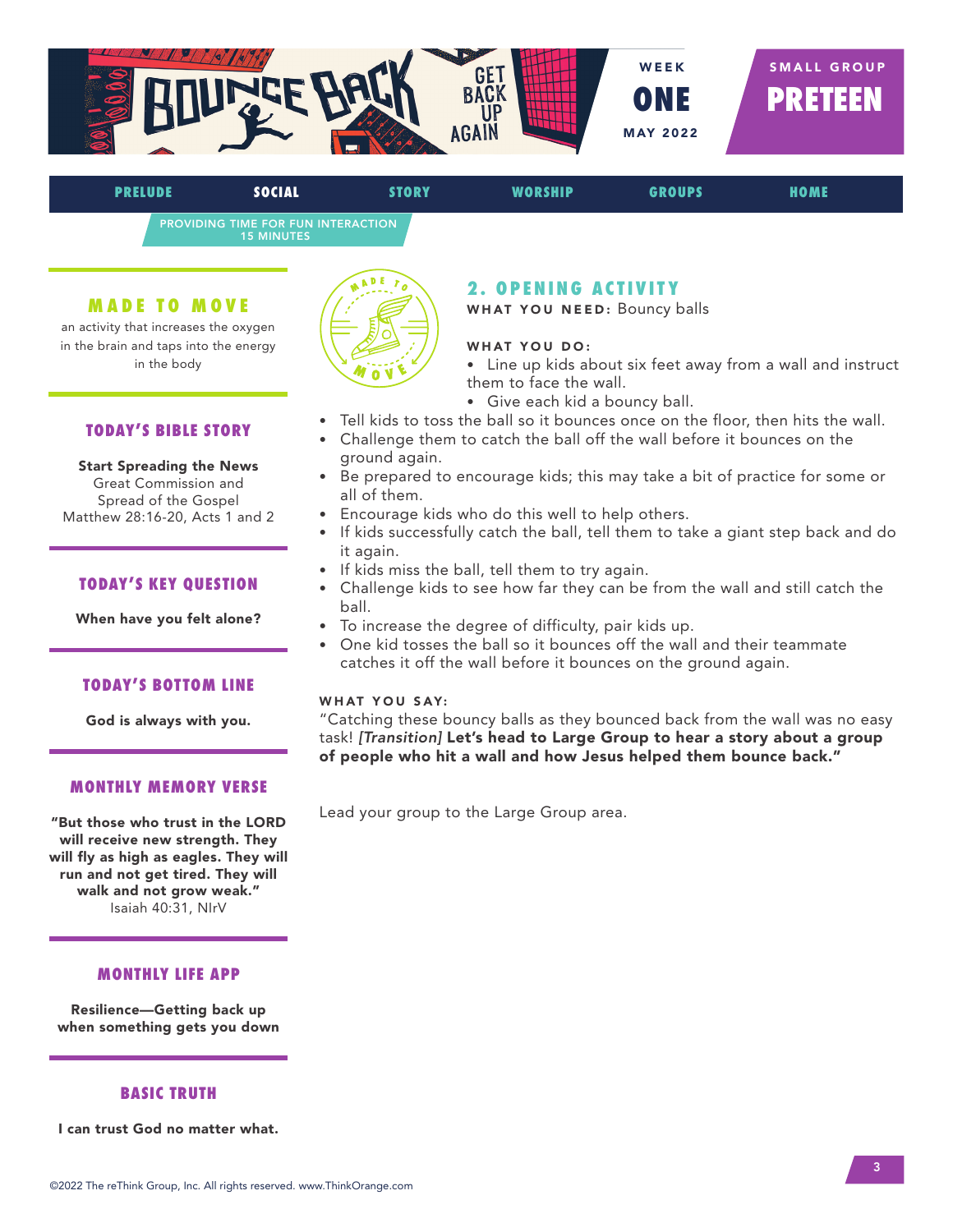

CREATING A SAFE PLACE TO CONNECT 25 MINUTES

#### **MADE TO CONNECT**

an activity that invites kids to share and collaborate with others while growing their understanding

#### **TODAY'S BIBLE STORY**

Start Spreading the News Great Commission and Spread of the Gospel Matthew 28:16-20, Acts 1 and 2

#### **TODAY'S KEY QUESTION**

When have you felt alone?

#### **TODAY'S BOTTOM LINE**

God is always with you.

#### **MONTHLY MEMORY VERSE**

"But those who trust in the LORD will receive new strength. They will fly as high as eagles. They will run and not get tired. They will walk and not grow weak." Isaiah 40:31, NIrV

#### **MONTHLY LIFE APP**

Resilience—Getting back up when something gets you down

#### **BASIC TRUTH**

I can trust God no matter what.



### **1. TAKE A SNAPSHOT**

[LIVE FOR GOD | APPLICATION ACTIVITY]

WHAT YOU NEED: Paper, pencils or markers

- Ask: When are some times people might feel lonely?
- Give kids a piece of paper.
- Ask: When have you felt alone? Encourage kids to write their answers on the paper.
- Give kids a few moments share their answers.
	- ú *[Make it Personal] (To prompt discussion, share about some times you have felt alone and ask kids if they have had a similar experience.)*
	- <sup>n</sup> Maybe you felt alone when a group of friends didn't invite you to join them in a fun activity, or when your family fights, or when you can't do something well, etc.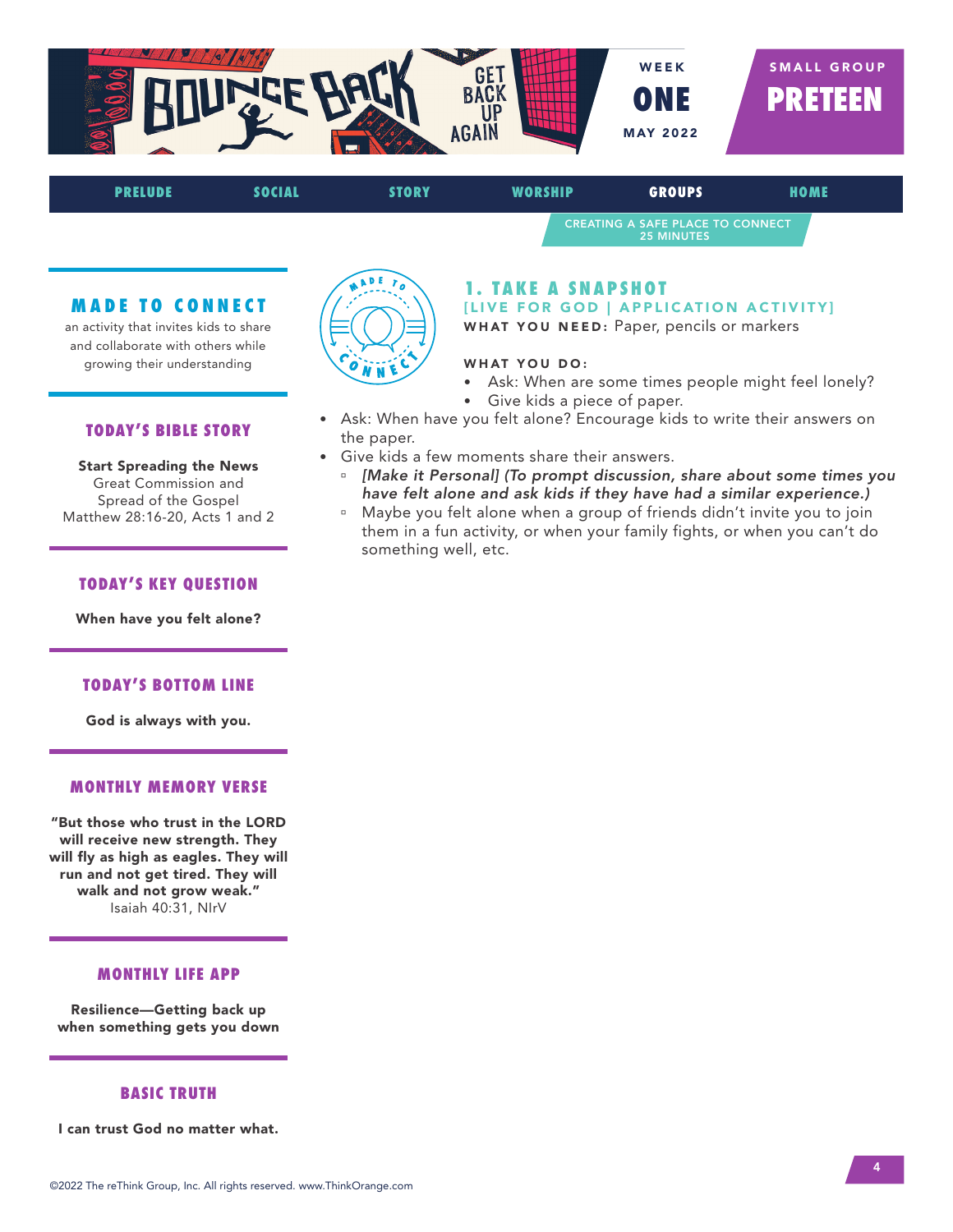

CREATING A SAFE PLACE TO CONNECT

#### **MADE TO EXPLORE**

an activity that extends learning through hands-on experimentation and discovery

#### **TODAY'S BIBLE STORY**

#### Start Spreading the News Great Commission and Spread of the Gospel Matthew 28:16-20, Acts 1 and 2

#### **TODAY'S KEY QUESTION**

When have you felt alone?

#### **TODAY'S BOTTOM LINE**

God is always with you.

#### **MONTHLY MEMORY VERSE**

"But those who trust in the LORD will receive new strength. They will fly as high as eagles. They will run and not get tired. They will walk and not grow weak." Isaiah 40:31, NIrV

#### **MONTHLY LIFE APP**

Resilience—Getting back up when something gets you down

#### **BASIC TRUTH**

I can trust God no matter what.



• Ask:

# **2. BIBLE STORY EXTENSION**

[TALK ABOUT GOD | BIBLE STORY REVIEW] WHAT YOU NEED: Bouncy balls, containers, lids or

aluminum foil, tape, index cards from the Take a Snapshot Activity, washable paints, poster board, cup of water

25 MINUTES

- ú Do you think there were times when the disciples felt alone? (Encourage kids to explain their answers.)
- Do you think the disciples could relate to any of the examples we discussed in the Take a Snapshot Activity? Which ones and why?
- Give each kid a container with a lid and tell them to tape their paper from the Take a Snapshot Activity to the bottom of the container.
- Tell kids to put a blob of paint on each of the examples they wrote.
- Give kids a ball.
- Instruct kids to put the ball in the container and put the lid on the container.
- If the container doesn't have a matching lid, cover the container with a large piece of aluminum foil; be sure the foil fully covers the opening of the container.
- Instruct kids to gently bounce and roll the ball inside the container. Start out slowly to make sure the lid is on tightly.
- Then open the containers.
- Remove the balls and put them in a container of water to be cleaned.
- Help kids remove their papers.
- Set the papers on a posterboard to dry.
- While kids are sharing their artwork with each other, ask: How did the paint spread all over the paper?
- Tell kids that even though we didn't see the ball moving, we are confident the ball was at work spreading paint and creating our artwork.
	- <sup>o</sup> Just like the ball spread paint all over the paper, the Spirit affects all areas of our lives.
	- <sup>n</sup> We cannot see the Spirit, but we can be confident the Spirit is at work because we can see the results of God working.
- To review the Bible story, ask:
	- <sup>D</sup> How did the Spirit affect Peter?
	- <sup>o</sup> What was the result of Peter being led by the Spirit?
	- <sup>n</sup> What is something you learned about the Spirit in the story today?
	- <sup>n</sup> How does this story encourage you to get back up when something gets you down, to show resilience?
	- Often, we feel alone because we are worried or unsure about what might happen next or simply things are out of our control. *[Make it Personal] (Share about a time when something was out of your control but knowing God is with you gave you the push to bounce back.)*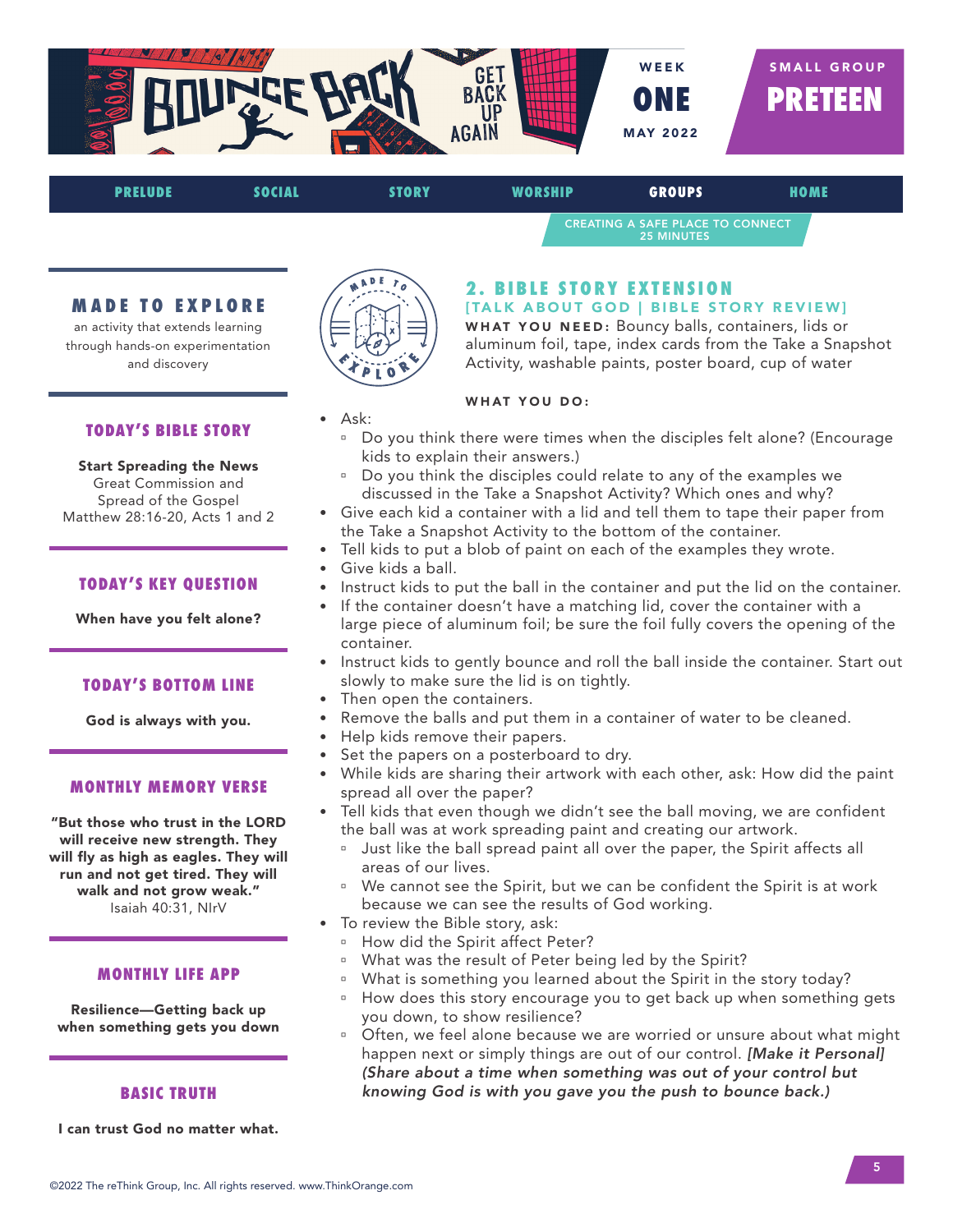

CREATING A SAFE PLACE TO CONNECT 25 MINUTES

#### **MADE TO CONNECT**

an activity that invites kids to share and collaborate with others while growing their understanding

#### **TODAY'S BIBLE STORY**

Start Spreading the News Great Commission and Spread of the Gospel Matthew 28:16-20, Acts 1 and 2

#### **TODAY'S KEY QUESTION**

When have you felt alone?

#### **TODAY'S BOTTOM LINE**

God is always with you.

#### **MONTHLY MEMORY VERSE**

"But those who trust in the LORD will receive new strength. They will fly as high as eagles. They will run and not get tired. They will walk and not grow weak." Isaiah 40:31, NIrV

#### **MONTHLY LIFE APP**

Resilience—Getting back up when something gets you down

#### **BASIC TRUTH**

I can trust God no matter what.



#### **3. DISCUSSION OUESTIONS** [TALK ABOUT GOD | BIBLE STORY REVIEW] WHAT YOU NEED: No supplies needed

#### WHAT YOU DO:

Ask:

- How do we know God is always with us?
- When is it hard to feel like God is with you? How do you know He is still with you?
- When have you seen or heard about something happening that you just knew was a "God thing"? (Give a couple examples, such as a family needing some help making rent and a friend just happening to give them the exact amount they need, or someone moving to a new area but they meet their new best friend.)
- Is there something that is getting you down in your life right now where you need God's power to help you show resilience? Allow kids the opportunity to share.
	- **Depending on the discussion, consider leading the group in prayer for** the situations the kids share before moving on to another activity.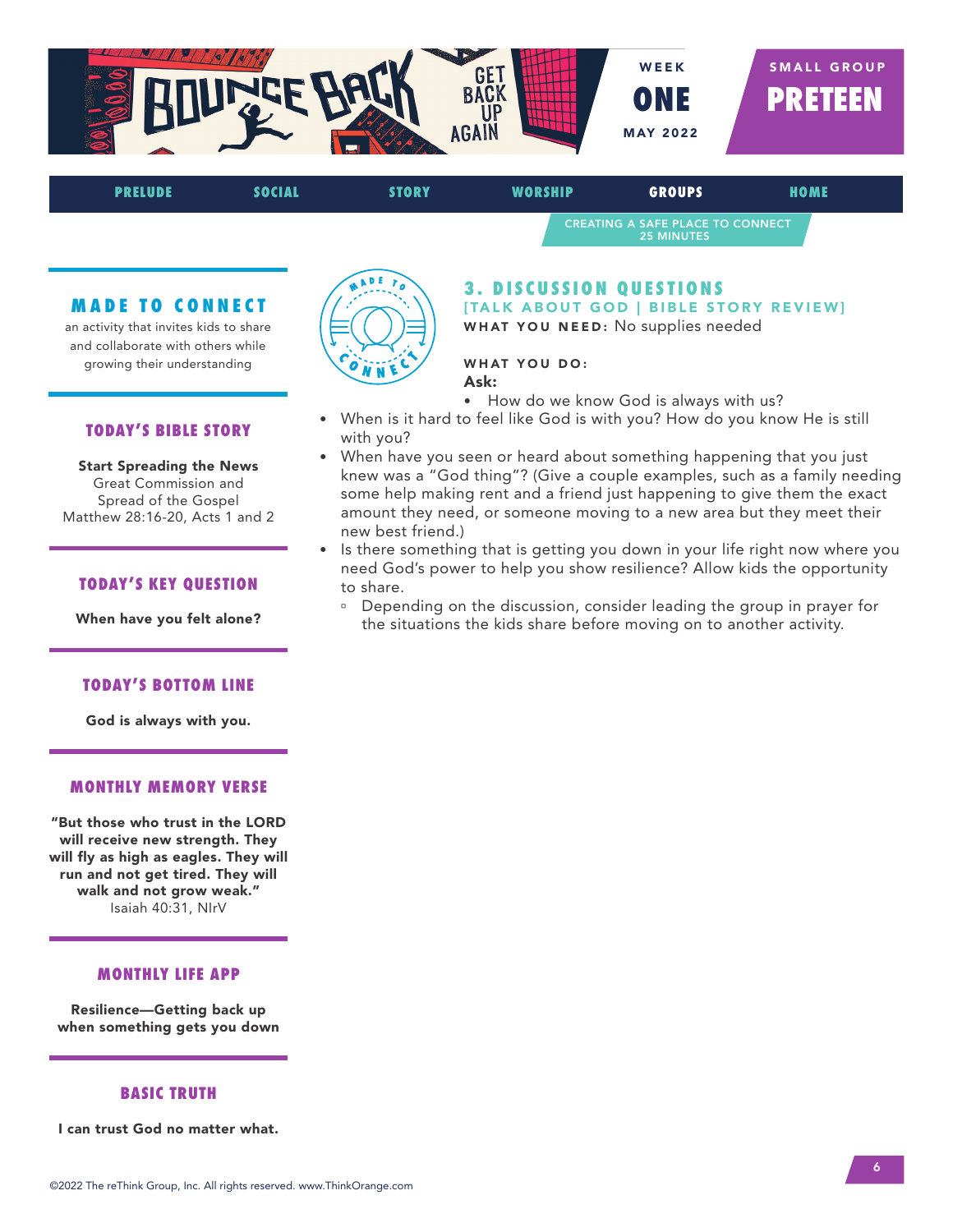

CREATING A SAFE PLACE TO CONNECT 25 MINUTES

### **MADE TO EXPLORE**

an activity that extends learning through hands-on experimentation and discovery

#### **TODAY'S BIBLE STORY**

Start Spreading the News Great Commission and Spread of the Gospel Matthew 28:16-20, Acts 1 and 2

#### **TODAY'S KEY QUESTION**

When have you felt alone?

#### **TODAY'S BOTTOM LINE**

God is always with you.

#### **MONTHLY MEMORY VERSE**

"But those who trust in the LORD will receive new strength. They will fly as high as eagles. They will run and not get tired. They will walk and not grow weak." Isaiah 40:31, NIrV

#### **MONTHLY LIFE APP**

Resilience—Getting back up when something gets you down

#### **BASIC TRUTH**

I can trust God no matter what.



# **4. VERSE TO TAKE WITH YOU**

[HEAR FROM GOD | MEMORY VERSE ACTIVITY] WHAT YOU NEED: Bibles, scissors, straws, strips of cardstock, staplers, markers, rulers, "Helicopter" Activity Page

#### WHAT YOU DO:

- Give kids a Bible.
- Look up this month's memory verse, Isaiah 40:31 and read it together.

*Finding verses with 4th-5th graders: Our verse is from Isaiah. Ask kids to tell you whether that's in the Old Testament or the New Testament. (Old) So we know it's not toward the back of the Bible. When they find Isaiah, explain that the big numbers on the page are the chapter numbers. Tell them to find chapter 40. Explain that the small numbers are verse numbers. Tell them to them find verse 31 in chapter 40.*

- Ask: Who is Isaiah? *(Isaiah was a prophet, a messenger of God, who listened to God and then told people what God wanted them to know. The book of Isaiah was written hundreds of years before Jesus was born; Isaiah wrote about God's promise to send a rescuer, a Messiah who would provide a way for us to be with God now and forever.)*
- Lead kids to make a "Flying Verse Helicopter."
	- **E** Give each kid a straw.
	- Instruct kids to cut the straw so it is about five or six inches long.
	- Then ask them to cut two slits on one the end of the straw. The slits should be directly across from each other and about three quarters of an inch long.
	- <sup>□</sup> Give each kid a strip of cardstock.
	- ú Fold the cardstock in half and slide in into the slit on the end of the straw.
	- <sup>o</sup> Help kids staple the strip of paper into the slit to the end of the straw.
	- <sup>o</sup> Write the verse on the strip of cardstock.
	- <sup>a</sup> Gently fold down the ends of the cardstock at a slight angle. Refer to the "Helicopter" Activity Page for a visual.
- To fly the helicopter, follow the instructions below:
	- <sup>n</sup> Place the straw between your palms, cardstock above your hands.
	- <sup>n</sup> Spin the helicopter by sliding your hands together, your right hand moves away from you.
	- <sup>a</sup> As your right hand leaves your left, gently lift the helicopter in the air by moving your hands upward.
- Explain that you can't see the forces at work keeping the helicopter in the air, but you know they are at work because you can see the helicopter fly. • Ask:
	- ú Isaiah 40:31 starts: *But those who trust in the Lord will receive new strength.* What does it look like to "trust in the Lord"?
	- <sup>n</sup> What does that mean to "receive new strength"?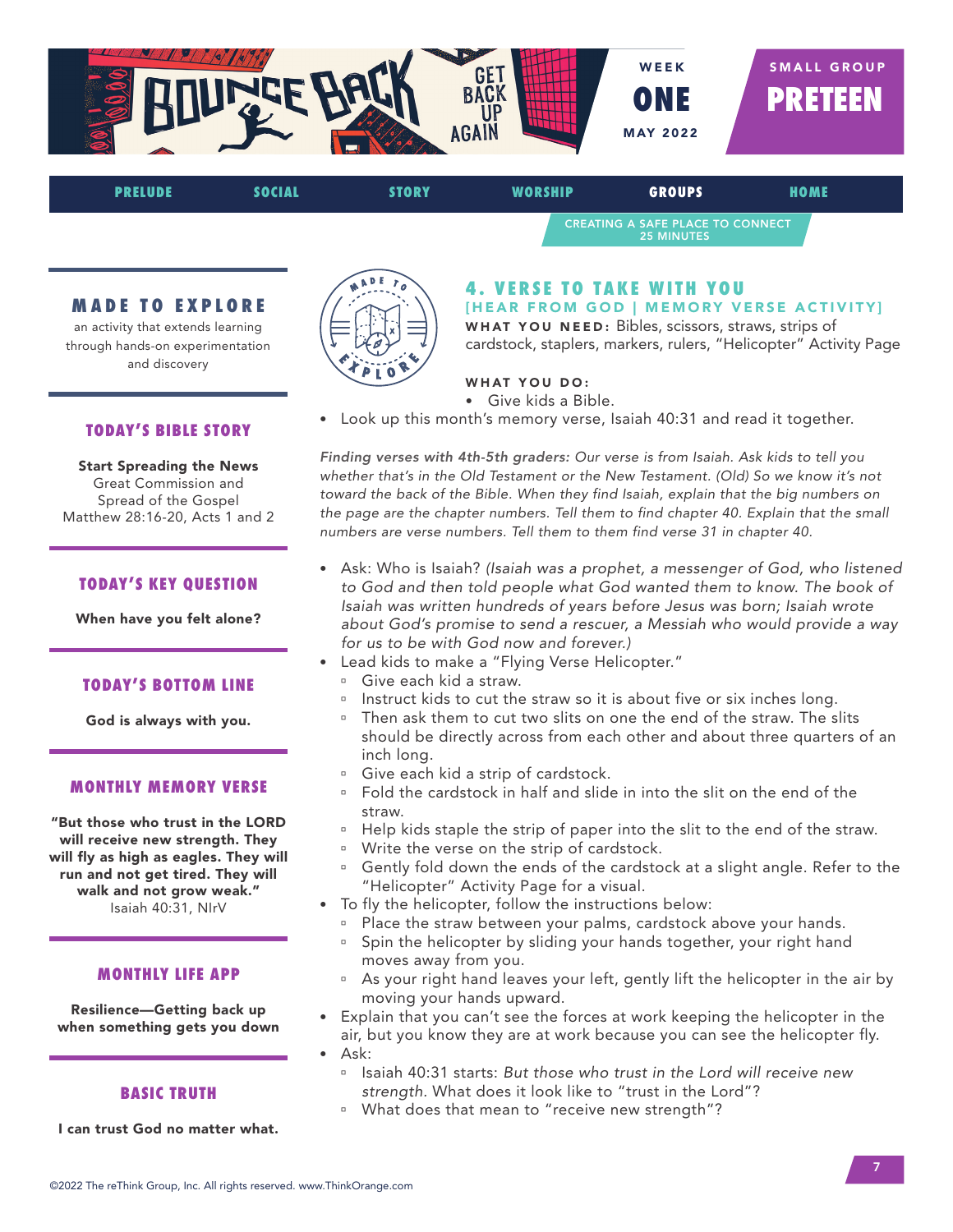

# **(4. VERSE TO TAKE WITH YOU, CONTINUED)**

- <sup>n</sup> What are ways we might see the Spirit at work in us? (Encourage kids to think of how the Spirit affected the disciples and how they were able to bounce back and continue to grow the early church.)
- <sup>n</sup> How does trusting God help us to be resilient?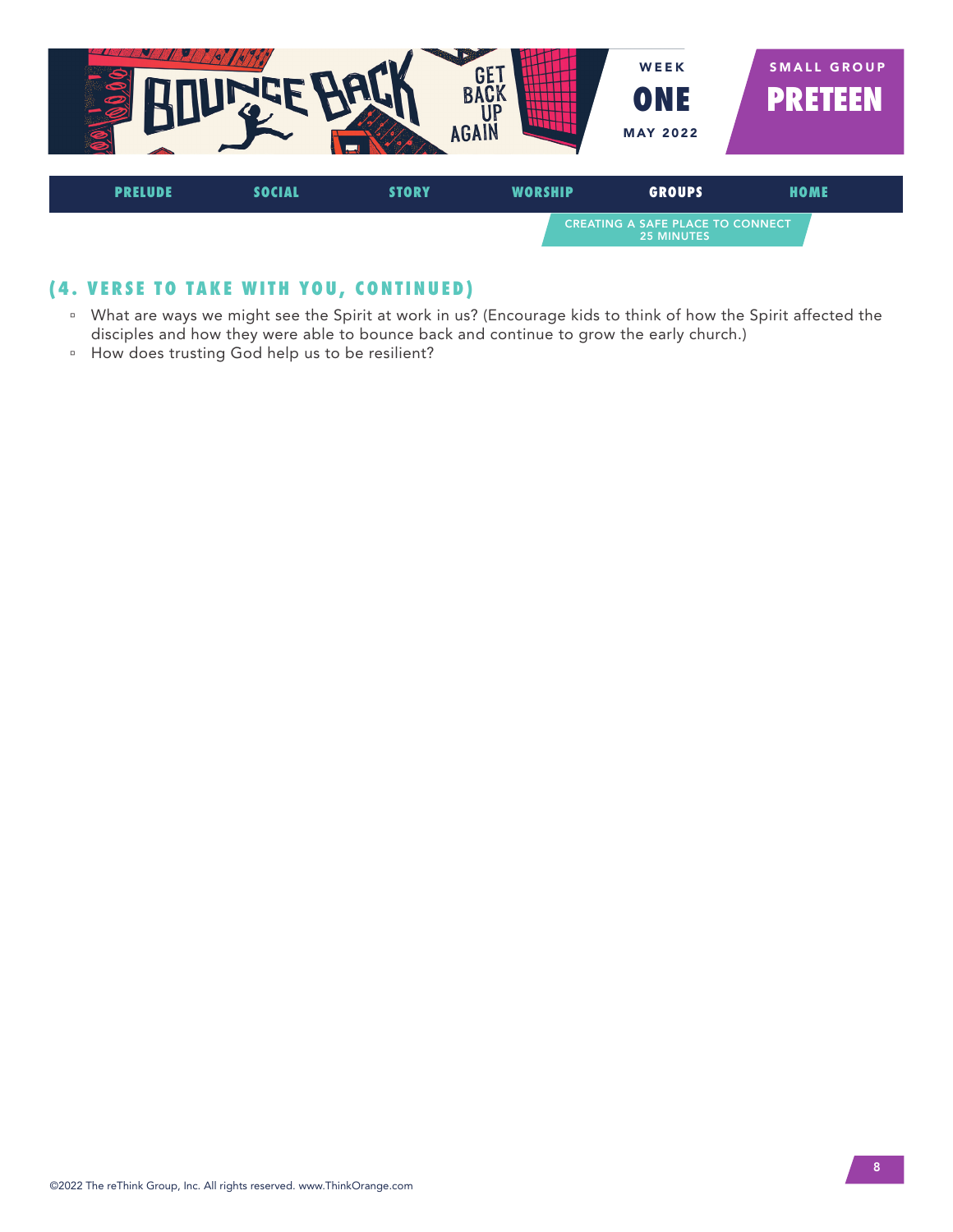

CREATING A SAFE PLACE TO CONNECT 25 MINUTES

#### **MADE TO REFLECT**

an activity that creates space for personal processing and application

#### **TODAY'S BIBLE STORY**

Start Spreading the News Great Commission and Spread of the Gospel Matthew 28:16-20, Acts 1 and 2

#### **TODAY'S KEY QUESTION**

When have you felt alone?

#### **TODAY'S BOTTOM LINE**

God is always with you.

#### **MONTHLY MEMORY VERSE**

"But those who trust in the LORD will receive new strength. They will fly as high as eagles. They will run and not get tired. They will walk and not grow weak." Isaiah 40:31, NIrV

#### **MONTHLY LIFE APP**

Resilience—Getting back up when something gets you down

#### **BASIC TRUTH**

I can trust God no matter what.



# **5. MAKE IT PERSONAL WITH PRAYER** [PRAY TO GOD | PRAYER ACTIVITY]

WHAT YOU NEED: "Prayer Ball"

- Gather kids in a circle.
- ú Bounce the ball to a kid in the circle.
- Ask that kid to read the words closest to their left thumb and then pray a one-sentence prayer using the words their thumb is pointing to as a guide.
- Potential "Prayer Ball" topics with sample prayers:
	- Trust: God, I am thankful I can trust You no matter what. God, help me to trust that Your Spirit is at work always in and around me.
	- <sup>a</sup> Resilience: God, help me to bounce back. God, help me to be resilient, even when I am unsure what will happen.
	- Strength: God, give me strength to get back up when I feel alone.
	- <sup>o</sup> Power of God's Spirit: God thank You for giving me Your Spirit to guide me.
	- Family/Friends: God, I trust You are with me and my family even when I don't feel like You are there.
	- <sup>n</sup> Wise choice: God, give me Your wisdom. God, give me wise words to talk to my friend this week.
	- <sup>o</sup> God's Truth: God, You are always with me. God, You give me strength.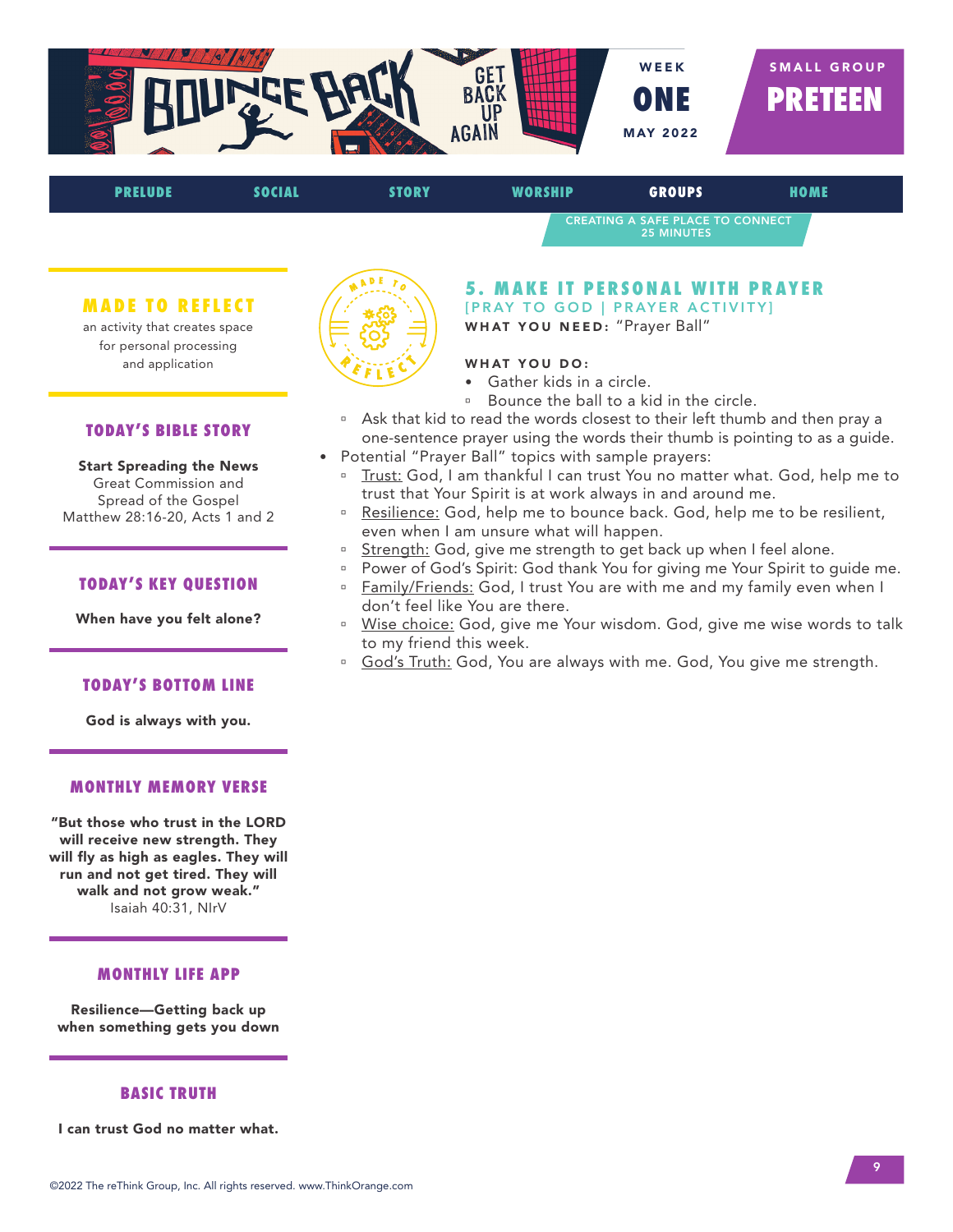

# **GETTING READY**

HERE'S EVERYTHING YOU NEED TO KNOW TO GET READY FOR THIS WEEK

### **SOCIAL: PROVIDING TIME FOR FUN INTERACTION (15 MINUTES)**

Welcome kids and spend time engaging in conversation and catching up. Get ready to experience today's story. (Choose one or both of these activities.)

### **1. JUST FOR FUN**

*Made to Play: an activity that encourages learning through following guidelines and/or working as a group*

- WHAT YOU NEED:
- Offering container
- Bouncy balls; one for each kid
- Beads; about 10 for each kid

### **2. OPENING ACTIVITY**

*Made to Move: an activity that increases the oxygen in the brain and taps into the energy in the body*

WHAT YOU NEED:

• Bouncy balls; one for each kid

### **GROUPS: CREATING A SAFE PLACE TO CONNECT (25 MINUTES)**

Create a safe place to connect and learn how the Bible story applies to real life experiences, through interactive activities and discussion questions.

(Choose as many of these activities as you like.)

# **1. TAKE A SNAPSHOT** [LIVE FOR GOD | APPLICATION ACTIVITY]

*Made to Connect: an activity that invites kids to share and collaborate with others while growing their understanding*  WHAT YOU NEED:

- Index cards (preferably unlined); one for each kid
- Pencils or markers

#### **2. BIBLE STORY EXTENSION** [TALK ABOUT GOD | BIBLE STORY REVIEW]

*Made to Explore: an activity that extends learning through hands-on experimentation and discovery*

#### WHAT YOU NEED:

• Bouncy balls; one for each kid

- Opaque containers; one for each kid
	- <sup>n</sup> The container should be able to fit an index card taped to the bottom of it. Containers could include:
		- Recycled food containers, e.g., large sour cream containers, produce containers, pie tins, takeout food containers, etc.
		- Recycled shoe boxes
		- Aluminum foil trays
		- Plastic containers
- Lids for the containers or aluminum foil
- Index cards from the Take a Snapshot Activity
- Water-based paints; several colors for each small group
- Tape
- Poster board or large piece of paper to set the artwork on to dry
- Container of water; one for each small group
	- <sup>o</sup> Collect the bouncy balls after this activity and wash them to be re-used in the following weeks.

# **3. DISCUSSION OUESTIONS**

#### [TALK ABOUT GOD | BIBLE STORY REVIEW]

*Made to Connect: an activity that invites kids to share and collaborate with others while growing their understanding* WHAT YOU NEED:

• No supplies needed

# **4. VERSE TO TAKE WITH YOU**

#### [HEAR FROM GOD | MEMORY VERSE ACTIVITY]

*Made to Explore: an activity that extends learning through hands-on experimentation and discovery* 

#### WHAT YOU NEED:

- Straws; one for each kid
- Staplers
- Strips of cardstock; one for each kid
- <sup>o</sup> Strip width: three quarter inches to one inch, strip length; eight inches.
- Scissors
- Bibles
	- **Markers**
	- Print the "Helicopter" Activity Page; one for each group
	- Rulers; one to three for each group